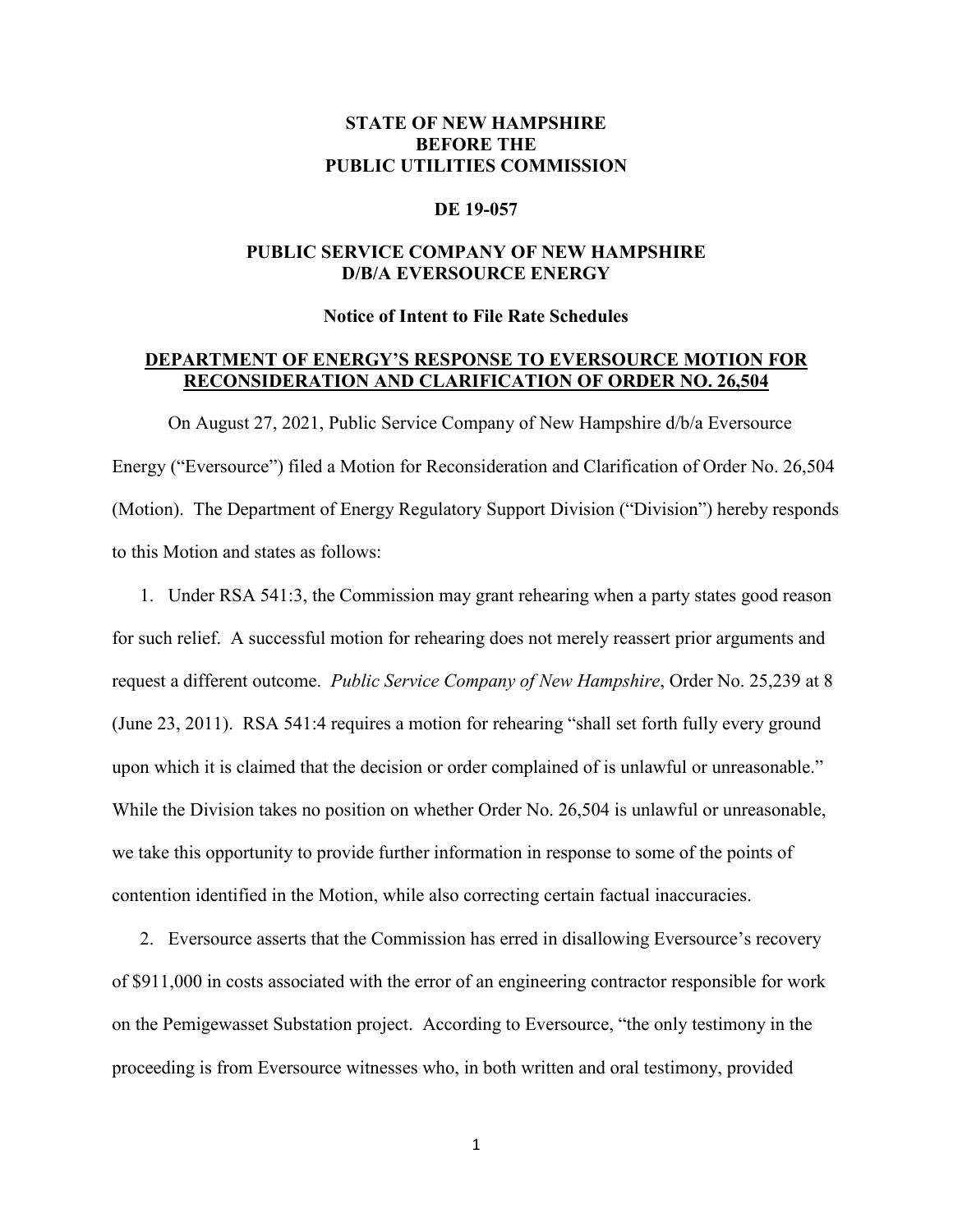substantial information on the details involved in the project and the interactions with the engineering firm and described how these acts were prudent." Motion at 6-7. While it is true that the Eversource witnesses were the only ones to testify, upon cross-examination by the Division, the Eversource witnesses made statements which speak directly to the imprudence of the action that led to the \$911,000 disallowance.

3. When asked whether the Company took any action to try to recover some of the incremental project costs associated with the contractor's error from the contractor, or the contractor's insurer, the Company's witness stated:

We did not seek any insurance claim, per se, through [the contractor]. We do have contracts that have been negotiated with all of our engineering vendors, we have a lot of them, that limit the amount of liability that they are liable for. So, in this case, they did complete all of the additional engineering at their own cost, but their contract doesn't make them liable for the -- I don't know if the word is correct, but I would say -- I'd call them "consequential" damages.

July 19, 2021 Transcript (Tab #178) at 78-79.

4. For several pages, the Motion builds a straw man argument regarding why the Commission viewed the referenced "consequential damages" as relating to imprudent project management practices. The Motion then rebuts that straw man by citing Eversource's detection and remedy of the contractor error before any equipment was actually damaged. According to Eversource, without the rigorous testing requirements and oversight by Eversource employees, a transformer could have failed and the costs of the error could have been much higher. *Id*. at 79.

5. What the Motion fails to acknowledge is that the Commission's reference to the testimony more likely related to the prudence of the Company's contracting practice, a practice that in this case directly led to Eversource' inability to recover costs from a contractor, costs that were directly attributable to an error of that contractor. This project and the associated contractor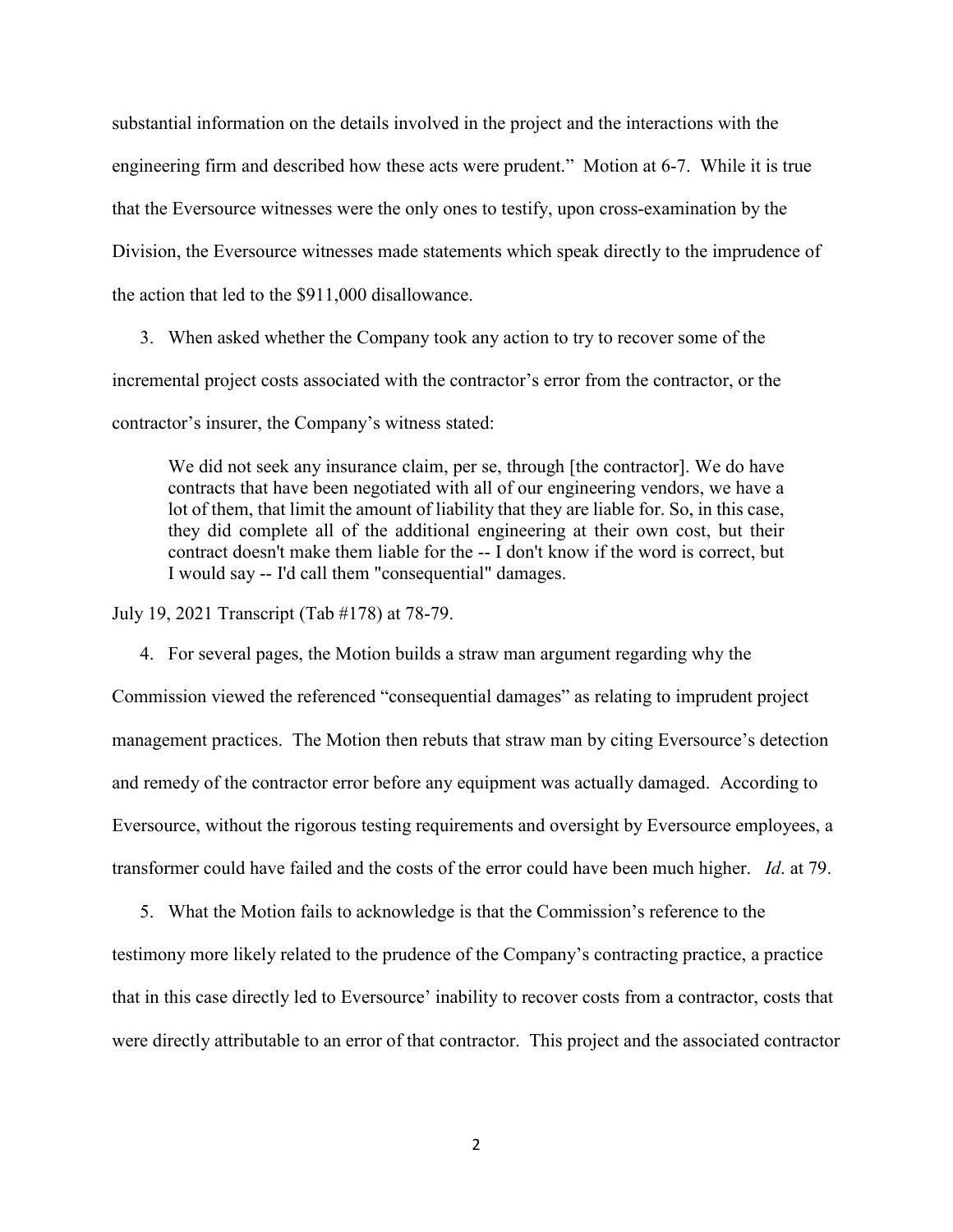error simply provided the venue through which this imprudent contracting practice could come to light before the Commission.

6. Eversource argues that "there is no evidence that the Company's contracting terms with the consultant fell below industry practice." Motion at 9. RSA 378:8 declares that "When any public utility shall seek the benefit of any order of the commission allowing it to charge and collect rates higher than charged at the time said order is asked for, the burden of proving the necessity of the increase shall be upon such applicant." Therefore, when requesting recovery of costs associated with this project in customer rates, it is the Company that must provide the evidence of prudence. It is not the responsibility for the Commission or parties to produce evidence of imprudence, as Eversource suggests. Eversource participated in discovery and technical sessions prior to hearing, and provided discovery responses speaking directly to the costs associated with the contractor error, and failed to present evidence for why this contracting practice — which resulted in nearly \$1 million in additional costs for this project — was in fact prudent. Eversource's rehearing motion is the first instance the Company has made an argument about the prudence of its contracting practice. If there is a lack of evidence in the record, that lack of evidence is Eversource's responsibility.

7. Furthermore, industry standard practice is by no means a prudence review safe harbor, and has no bearing on whether limiting the liability of their contractor is the prudent choice for Eversource to make on behalf of its ratepayers. If Eversource's practice is to enter into contracts that limit the liability of its contractors (who almost certainly carry liability insurance) when its contractors make an error that costs money, that practice leaves only two places from which to recover those costs: Eversource *shareholders* or Eversource *ratepayers*. If the Commission were to allow Eversource to recover those costs from ratepayers, the Company would have no

3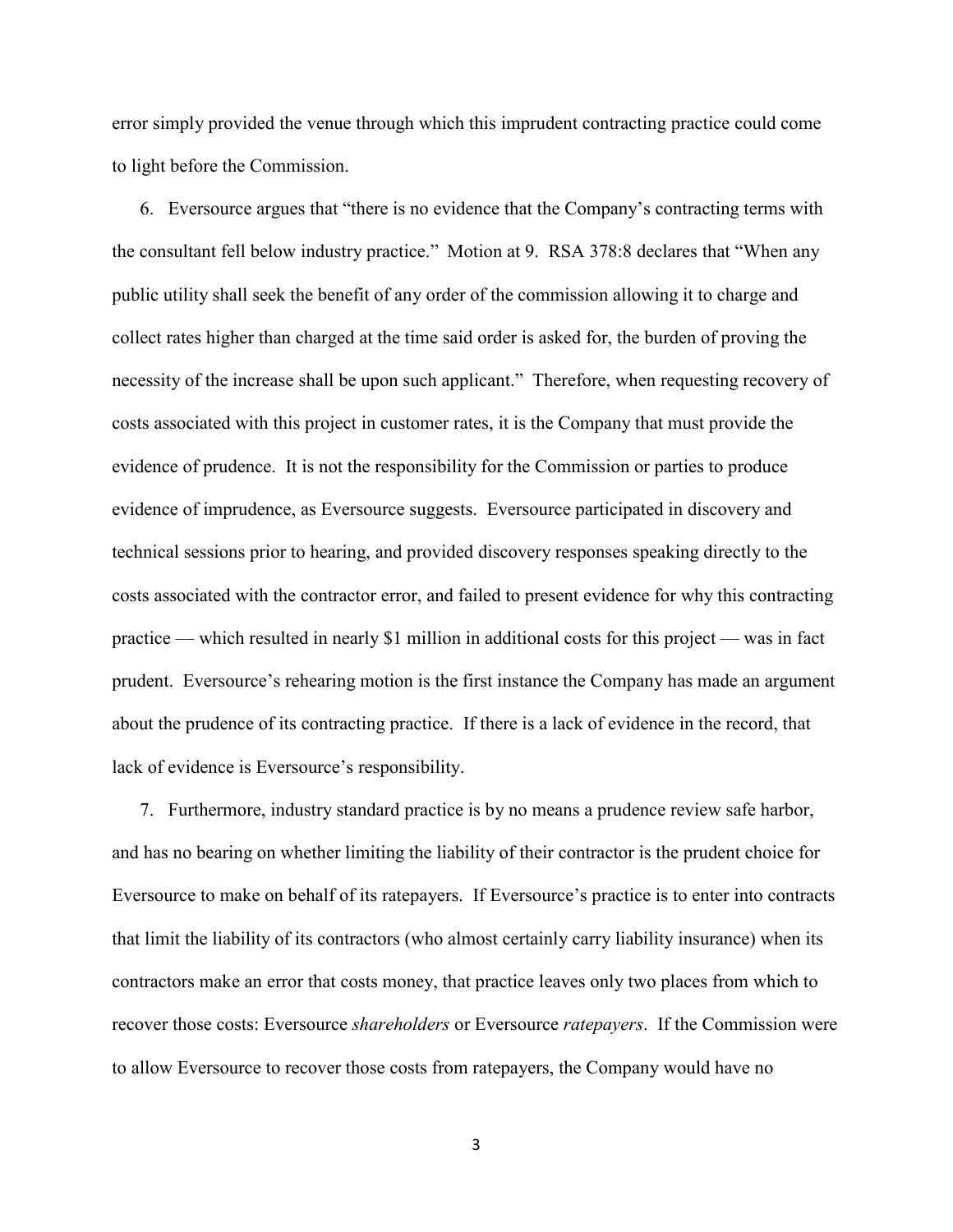motivation to negotiate contracts with vendors that adequately protect Eversource's ratepayers from the imprudent action, or error, of a contractor. The Commission ruled correctly on Eversource's request for recovery of the \$911,000 associated with the contractor's error, and should reject Eversource's request for rehearing on this issue.

8. Eversource also seeks reconsideration regarding a \$163,000 disallowance of costs associated with the Lockes and Welch Island cable replacement project, arguing that the Commission has overlooked or mistakenly conceived facts relating to that project. Motion at 12. Eversource asserts that no party sought a disallowance of costs relating to the project, and cites the Division's position at closing as supporting the prudence of this investment. Motion at 11. Upon further review, the Division agrees with Eversource that the prudence of the Locke and Welch Island cable replacement project should be reconsidered by the Commission. In light of the disparity between the initial estimate of \$360,000 and the supplemental request of \$1.9 million, it is unclear from the record whether either of the Company's estimates considered repair options rather than replacement, and why those options — such as cable injection — were not the preferred alternative to total replacement.<sup>[1](#page-3-0)</sup> If the Commission grants Eversource's request for rehearing regarding the cable replacement project, the Commission should consider placing the choice to replace rather than repair the cable within the scope of that rehearing.

9. Eversource also seeks reconsideration and clarification of the Commission's directive that Eversource treat load tap changer controls (LTCCs) as a maintenance expense item on a going forward basis. Eversource supports its request by asserting that after the issue first arose in the audit of the first step, "there was no public indication that there were continuing issues with the items identified in the audit report generally or with LTCCs specifically," and further

l

<span id="page-3-0"></span><sup>&</sup>lt;sup>1</sup> The Company's supplemental request form (Exhibit 64, page 6) lists alternatives that were considered as including only distributed generation. Cable repair options appear not to have been considered.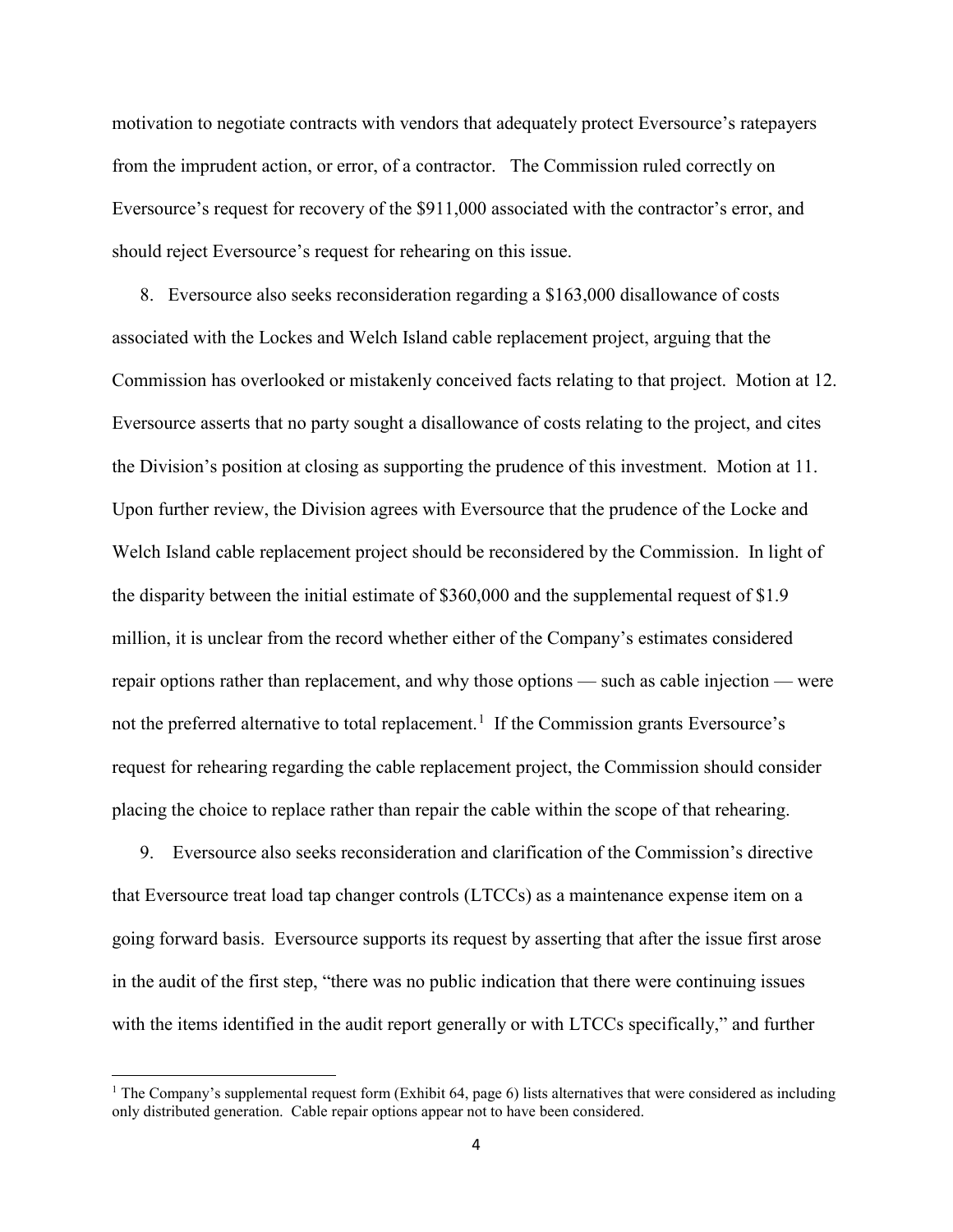asserts that "Eversource was confined to responding to questions during the hearing on a matter it was not aware was in issue in this case." Motion at 14.

10. In making these process arguments, Eversource overlooks the notice it was afforded, prior to hearing, by: (1) the filing of the audit report on July 9, 2021, ten days prior to the step adjustment hearing; (2) a technical session held on July 14, 2021 where the LTCC issue was a topic of discussion; (3) the submission of the audit as an exhibit pursuant to the remote hearing guidelines prior to the hearing date; (4) the fact that Eversource is given an opportunity to  $-$  and did — respond to audit's recommendations within the audit report itself; and (5) the exchange between the Company and the Division that occurred during the discussion of this same exact issue during the Company's last step adjustment hearing, which is excerpted below:

Q (Buckley) And if, for example, there were some degree of disagreement by the Commission's Audit Staff about treatment, for example, the LTC Controllers that are requested to recover in the step here, as to whether they are minor or major plant, is that something that the Company agrees would be reconcilable after the audit recommendations?

A (Menard) Yes.

December 1, 2020 Hearing Transcript at 62.

Q. (Buckley) …What happens if Audit determines that [an investment] shouldn't have been included or some portion of that should not have been included in rate base? Is that reconcilable? And how does that happen?

A (Menard) I would assume, and I'm sort of making up the rules here, because this is the first step that we have been through in a while, but I would assume that, if there is anything that comes out of Audit, that we would agree to have some sort of reconciliation. My guess would be it could be included in the next step as a reconciliation, or we could -- yes, that's probably the cleanest, but, you know, we could find some other approach, too, if we needed to.

#### *Id*. at 96.

In light of the above-described notice and opportunities to respond to the LTCC issue identified

by audit, the Division believes the process afforded to Eversource was more than adequate to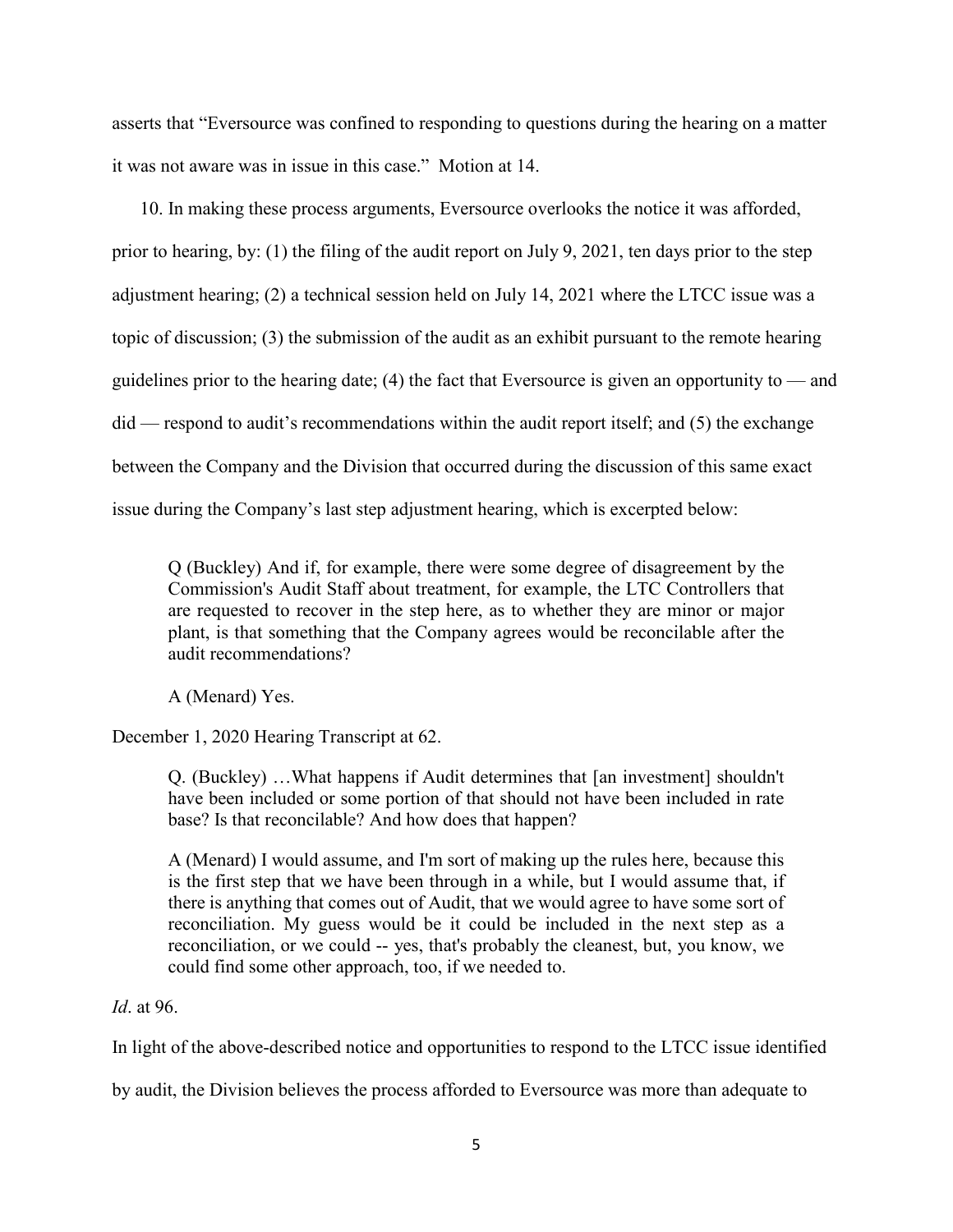satisfy any due process concerns the company has manufactured for the purpose of its rehearing motion. The Commission ruled correctly on the LTCC capitalization issue raised by audit, and should reject Eversource's request for rehearing on this issue.

11. In summary, while the Division takes no position on whether Order No. 26,358 is unlawful or unreasonable, as Eversource contends, we take this opportunity to provide further information in response to some of the points of contention identified in the Motion as a means of further illuminating the record regarding Eversource's newly raised arguments.

**WHEREFORE**, for the reasons set forth herein, Division respectfully requests that the Commission:

- 1. Accept the information provided in this Staff response in support of the record in this proceeding; and
- 2. Grant such further relief as is just, equitable, and appropriate.

Respectfully submitted,

Department of Energy Division of Regulatory Support

By its Attorney,

Brian D. Buckley

Brian D. Buckley, #269563 21 S. Fruit St, Suite 10 Concord, NH 03301 (603) 271-1188 [Brian.D.Buckley@Energy.NH.Gov](mailto:Brian.D.Buckley@Energy.NH.Gov)